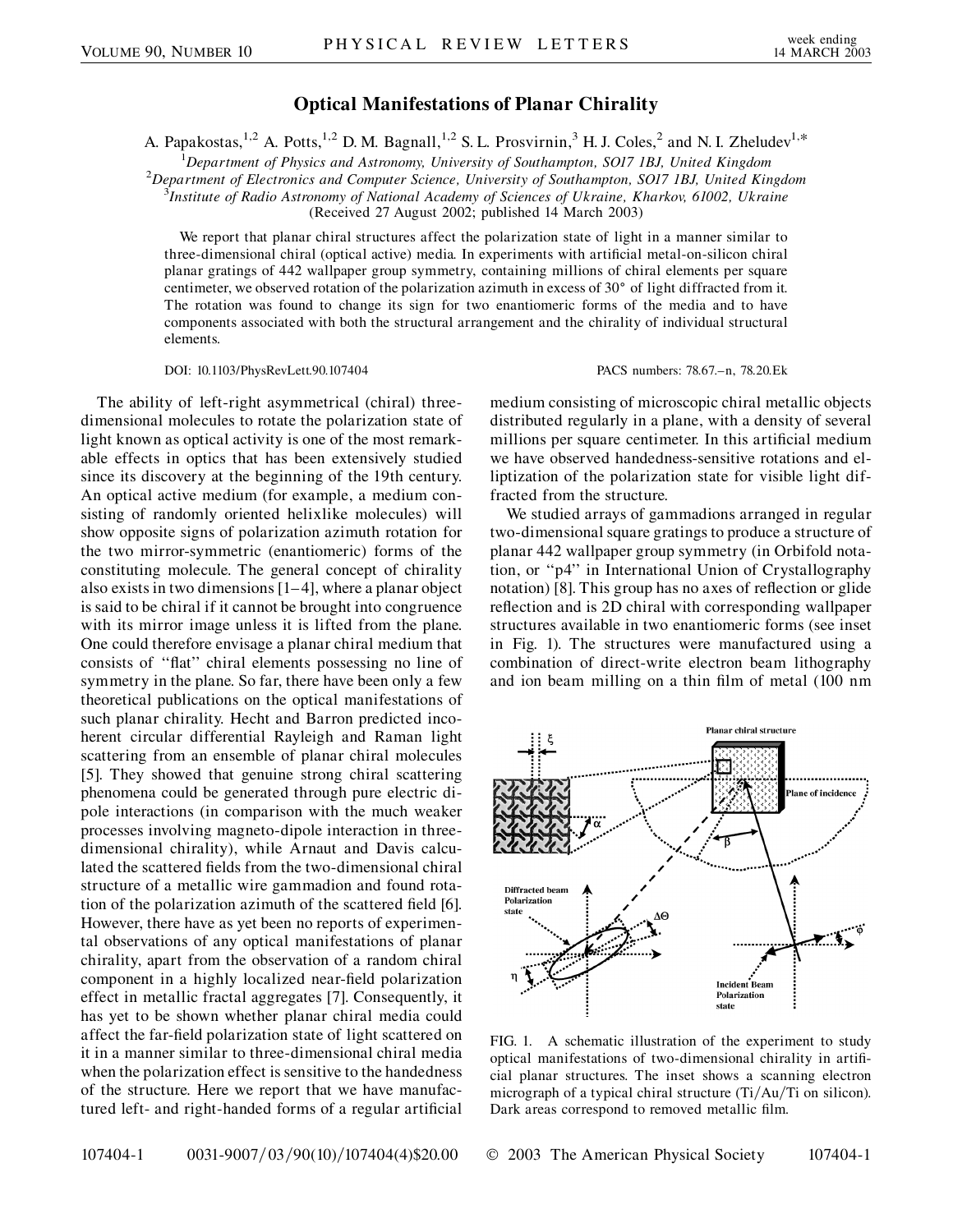of gold sandwiched between two 20 nm thick layers of titanium) on a double-polished silicon substrate. The gammadions had sides of length  $\xi = 1.4 \mu m$ , but different internal angles  $\alpha$ , with positive values of  $\alpha$  corresponding to clockwise gammadions and negative values corresponding to anticlockwise. The pitch of the gratings was 4.0  $\mu$ m in both directions so that the density of gammadions was  $6.2 \times 10^6$  cm<sup>-2</sup>, while the total grating area available for optical measurements was approximately  $1 \times 1$  mm<sup>2</sup>. Optical experiments were performed at a wavelength of 632 nm, and the polarization parameters of the diffracted wave were measured using the ''rotating wave-plate'' polarimetric technique. The structures were oriented to the incident beam in such a way that the plane of incidence was parallel to one axis of the gammadion array (see Fig. 1). In this configuration, diffracted waves propagate in both the plane of incidence and at various angles to it, with the scattered light showing a well-defined rectangular diffraction pattern. The polarization states of these diffracted waves are noticeably different from those which would be expected for diffraction from a nonchiral grating. If the diffracted wave remains in the plane of incidence and the incident wave is polarized either in the plane of incidence or perpendicular to the plane, no polarization change would be expected for a nonchiral grating. However, we found that if the incident wave is linearly polarized, say, in the plane of incidence, the polarization states of the diffracted waves are, in general, elliptical, with the polarization azimuth rotated by some angle to the initial polarization state. For a given angle of incidence  $\beta$ , the polarization states of various diffraction orders were found to be different. We concentrated on characterizing the polarization states of the first-order diffracted waves in the plane of incidence and measured the difference  $\Delta\Theta$ between the polarization azimuth of the incident wave  $\varphi$ and that of the diffracted wave. We also measured the ellipticity angle  $\eta$  of the diffracted wave (where  $\eta = 0$ corresponds to a linearly polarized wave, and  $\eta = \pm 45^{\circ}$ corresponds to right and left circular polarizations, accordingly [9]).

We first measured the diffracted beam polarization change as a function of the angle of incidence  $\beta$  for three pairs of enantiomeric chiral structures with different gammadion internal angles  $\alpha$ , for an incident wave that was linearly polarized in the plane of incidence [see Fig. 2(a)]. The polarization azimuth rotation  $\Delta\Theta$  and the degree of ellipticity  $\eta$  both strongly depend on the angle of incidence  $\beta$ . However, whatever the values of  $\beta$ ,  $\Delta\Theta$ , and  $\eta$ , the waves diffracted from enantiomeric planar chiral structures were of the same amplitude but of opposite sign. A comparison of results for the polarization azimuth rotation [Fig. 2(b)] for enantiomeric pairs with different values of  $\alpha$  illustrates that the strongest polarization effects are seen in the ''open'' gammadion structures with  $\alpha = \pm 45^{\circ}$ . We also compared the polarization azimuth rotation for positive and negative incident

angles,  $\pm \beta$ . Although some minor differences in the polarization response for incident angles of opposite signs were observed, the polarization changes were found to be largely insensitive to the sign of the incident angle. Our results [Figs. 2(a) and 2(b)] unambiguously show that polarization changes in light diffracted from a chiral planar structure show a true signature of planar chirality because the interaction of light with the two enantiomeric (left-right) forms of the structure yields different polarization changes that would not be observed if the structure lacked planar chirality. Comparison of the polarization changes resulting from light reflected from an unstructured gold surface with that for the two enantiomeric forms of the chiral structure for different incident polarizations [Fig. 2(c)] provides further evidence for true planar chirality. Incident waves linearly polarized with  $\varphi = 0^{\circ}$  and 90° are eigenpolarizations of an unstructured metallic surface: the polarization azimuth and ellipticity of the waves do not change on reflection. By contrast, chiral planar structures exhibit strong polarization changes for both  $\varphi = 0^{\circ}$  and 90° with the polarization changes having an opposite sign for each enantiomeric form in both cases. Moreover, the orientation *mean values* of both the polarization azimuth rotation and the ellipticity (each averaged over the incident polarization azimuth  $\varphi$ ) are nonzero and have opposite sign, indicating that true planar chirality should also be observable for light scattered from randomly oriented gammadions. It should be noted that the geometry of the experiment imposes unequal conditions for the incident light polarized in the plane of incidence and perpendicular to the plane. As a result of this asymmetry, planar chirality appears on a background of ''birefringence.'' In such a situation, one would expect the polarization change to be an alternating function of  $\varphi$ , as seen in this experiment. Such an alternating dependence has a clear analogy with the polarization change in the optical Faraday effect in a birefringent crystal. One can distinguish between two different hierarchy levels of planar chirality. The first is ''molecular'' chirality derived from the chirality of individual structural elements such as gammadions, which have no symmetry axes. Molecular chirality will survive even if structural elements are randomly oriented on the plane. The second source of planar chirality is due to the ordering of structural elements, which are not necessarily in themselves chiral. Here the chirality of the structure as a whole emerges as a result of ordering. Thus, for example, a square grid of crosses with equal sides would be chiral overall, and the structure will still have no axis of symmetry, if all the crosses are equally rotated by any angle with respect to the grid that is not a multiple of  $45^\circ$ , even though neither the crosses nor the grid are themselves chiral. Such planar ''structural'' chirality will, however, vanish if these nonchiral elements are randomly oriented in the plane. Analysis of Fig. 2(c) shows that the orientation mean value of the polarization azimuth rotation, which represents the molecular component of planar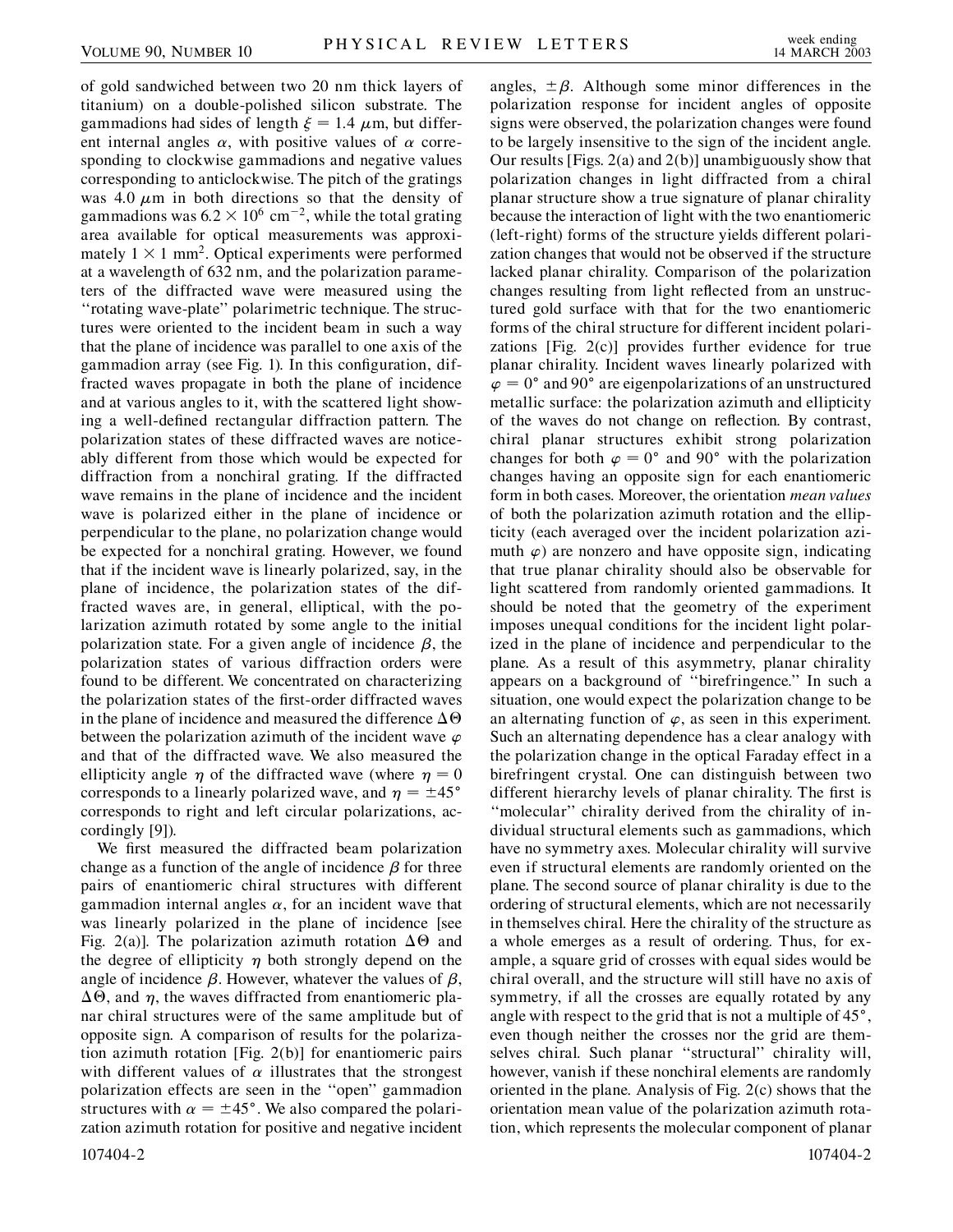

FIG. 2. (a) Polarization azimuth rotation ( $\bullet$ ,  $\circlearrowright$ ) and change in ellipticity ( $\blacksquare$ ,  $\square$ ) of light wave diffracted from left-handed ( $\circlearrowright$ ,  $\Box$ ) and right-handed ( $\bullet$ ,  $\blacksquare$ ) gammadion arrays plotted as functions of the incidence angle. The two enantiomeric forms correspond to  $\alpha = -45^{\circ}$  (left handed) and  $\alpha = +45^{\circ}$  (right handed). Note the change of the sign of the polarization effects from left- to righthanded structures. For illustration and comparison purposes, theoretical results are presented which show polarization azimuth rotation (lines I and IV) and ellipticity (II and III) for a complementary design of gammadions made of an ideal conductor (I and III: left-handed gammadions; II and IV: right-handed gammadion). (b) Polarization azimuth rotation of light wave diffracted from left-handed  $(0, \triangle, \square)$  and right-handed  $(\bullet, \triangle, \blacksquare)$  gammadion arrays of different degrees of chirality plotted as functions of the angle of incidence. The different plots correspond to different internal angles  $\alpha = -45^{\circ}$  (O),  $\alpha = -90^{\circ}$  ( $\triangle$ ),  $\alpha = -135^{\circ}$  ( $\Box$ ),  $\alpha = +45^{\circ}$  ( $\bullet$ ),  $\alpha = +90^{\circ}$  ( $\bullet$ ),  $\alpha = +135^{\circ}$  ( $\bullet$ ). (c) Polarization azimuth rotation of light wave diffracted from left-handed (O) and right-handed ( $\bullet$ ) gammadion arrays and reflected from an unstructured Ti/Au/Ti surface ( $\times$ ) plotted as functions of the polarization azimuth of the incident wave. The lines *A*, *B*, and *C* are the orientation mean values of the rotations for right- and lefthanded gammadions and unstructured metal, respectively. Note that when the unstructured metal shows no polarization change  $[\varphi = 0 \text{ (180)}, 90^\circ]$ , left- and right-handed gammadion structures show opposite rotations, as indicated by the arrows. (d) Comparison of theoretical values of the continuous chirality measures calculated using the Zabrodsky and Avnir model (curve *A*), and using formula (1) (curve *B*), with experimentally observed values of azimuth rotation (solid connecting lines have been added by hand to distinguish between gammadions with different angles). In all cases normalized absolute values (magnitudes) are presented.

chirality, constitutes about 12% of the total chiral effect measured at  $\varphi = 90^{\circ}$  and  $\varphi = 0^{\circ}$ . Therefore, structural and molecular planar chirality are both seen in our artificial gammadion gratings.

It is possible to establish a continuous measure of planar geometrical chirality, which raises the intriguing question of how this measure is related to the strength of observable chiral optical effects. However, such a relationship depends on the excitations created by light in the structure and will undoubtedly depend as much on the material characteristics of the structure as on its geometry. Nevertheless, analysis of the geometrical chirality may be used as a relatively simple first step in identifying the most promising chiral structures. To illustrate this, we compare our experimental results with two models of continuous chirality. The first, the Zabrodsky and Avnir model [3], introduces a continuous chirality scale based on the minimal distances that the vertices of a shape must move in order to attain the nearest achiral configuration, which in our case we assumed to be a grid of crosses. The second model, which we introduce here [10], evaluates the chirality of a set of points by summing the individual chirality measures of all possible triangles made from the points. If a particular triangle has sides of length  $a_1$ ,  $a_2$ , and  $a_3$ , the chirality measure for that triangle is calculated by summing the differences in areas for pairs of subtriangles created by bisecting each of the angles in turn. This results in the following